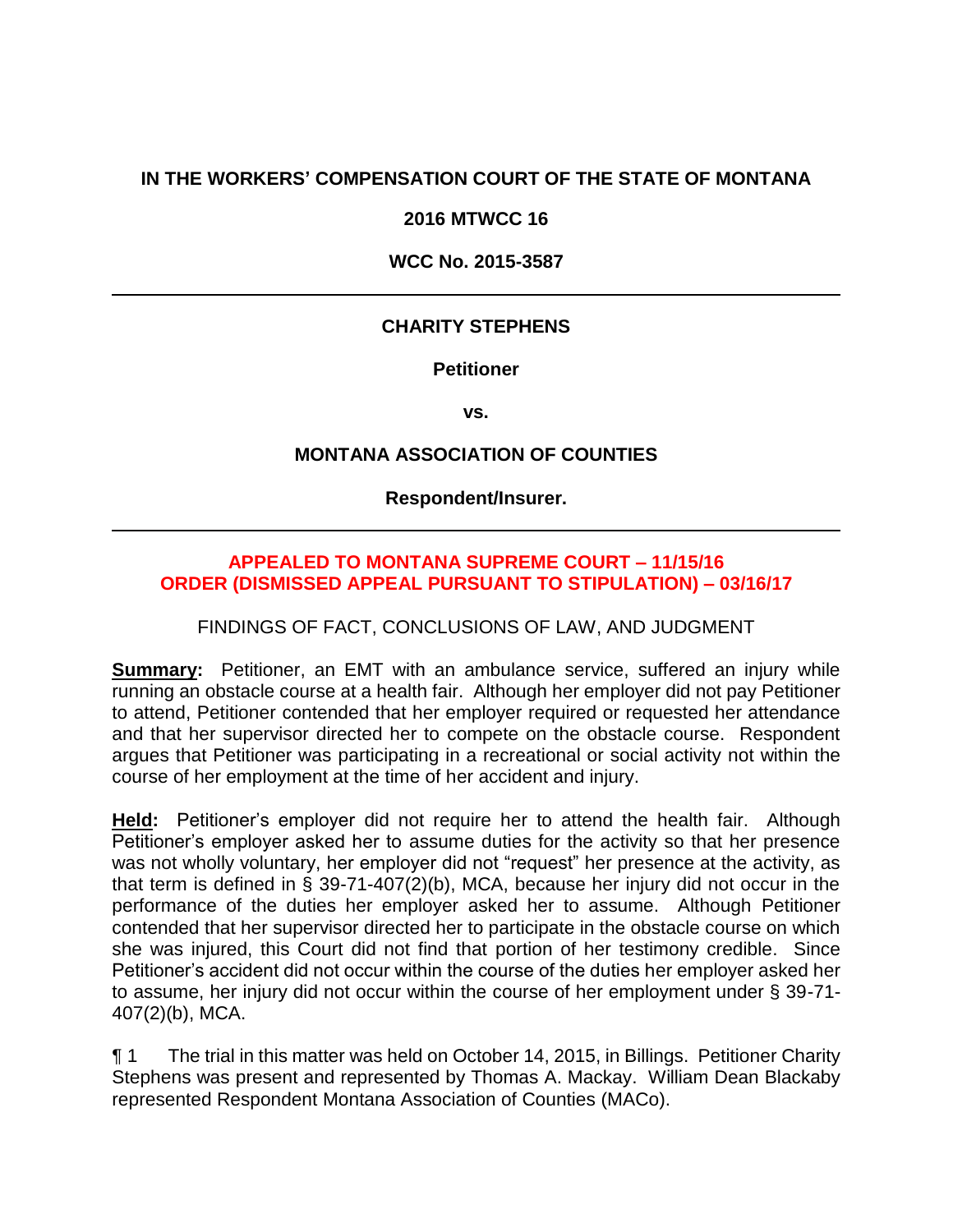¶ 2 Exhibits: This Court admitted Exhibits 1 through 13 without objection. This Court overruled MACo's relevancy objection and admitted Exhibit 14.

¶ 3 Witnesses and Depositions: This Court admitted the depositions of Charity Stephens, Daniele O'Banion, Mark Solberg, Karen Elliott, Dustin Will, and Megan Will. Stephens, O'Banion, Megan Will, Tyrel Mraz, and Liz Krzan were sworn and testified at trial.

¶ 4 Issues Presented: The Pretrial Order sets forth the following issues:

Issue One: Was Stephens injured in the course of her employment under § 39-71-407(2)(b), MCA?

Issue Two: Was MACo's denial of Stephens' claim unreasonable, entitling Stephens to her attorney fees, a penalty, and costs?

# FINDINGS OF FACT

¶ 5 The following facts are established by a preponderance of the evidence.

¶ 6 Stephens worked as an Advanced Emergency Medical Technician for Big Horn County Ambulance (BHCA) in Hardin. Her job duties included assisting a paramedic on emergency calls. Stephens was an "intermittent" employee, which meant that she was not automatically scheduled for work shifts, but had the opportunity to request unfilled shifts on BHCA's schedule.

¶ 7 Daniele O'Banion is BHCA's ambulance director. O'Banion makes all of BHCA's scheduling decisions, and was the only person who assigned Stephens shifts at BHCA. O'Banion uses intermittent employees to fill shifts not covered by BHCA's full-time employees. When creating each schedule, O'Banion schedules BHCA's full-time employees and then announces schedule openings to the intermittent employees. O'Banion fills each opening with any intermittent employee who requests it, so long as that employee has the appropriate level of training and is not scheduled for overtime.

¶ 8 In 2013, three full-time BHCA paramedics — Tyrel Mraz, Megan Will, and Megan's husband Dustin Will — created an event to celebrate EMS Week in Big Horn County. Mraz, a former BHCA employee with no apparent interest in the outcome of this case, offered wholly credible testimony. At Mraz's request, O'Banion asked the county commissioners to issue a declaration for EMS Week. Mraz, Megan, and Dustin also organized an event to inform area residents about available resources. The group decided to call the event a "block party" rather than a "health fair" because it sounded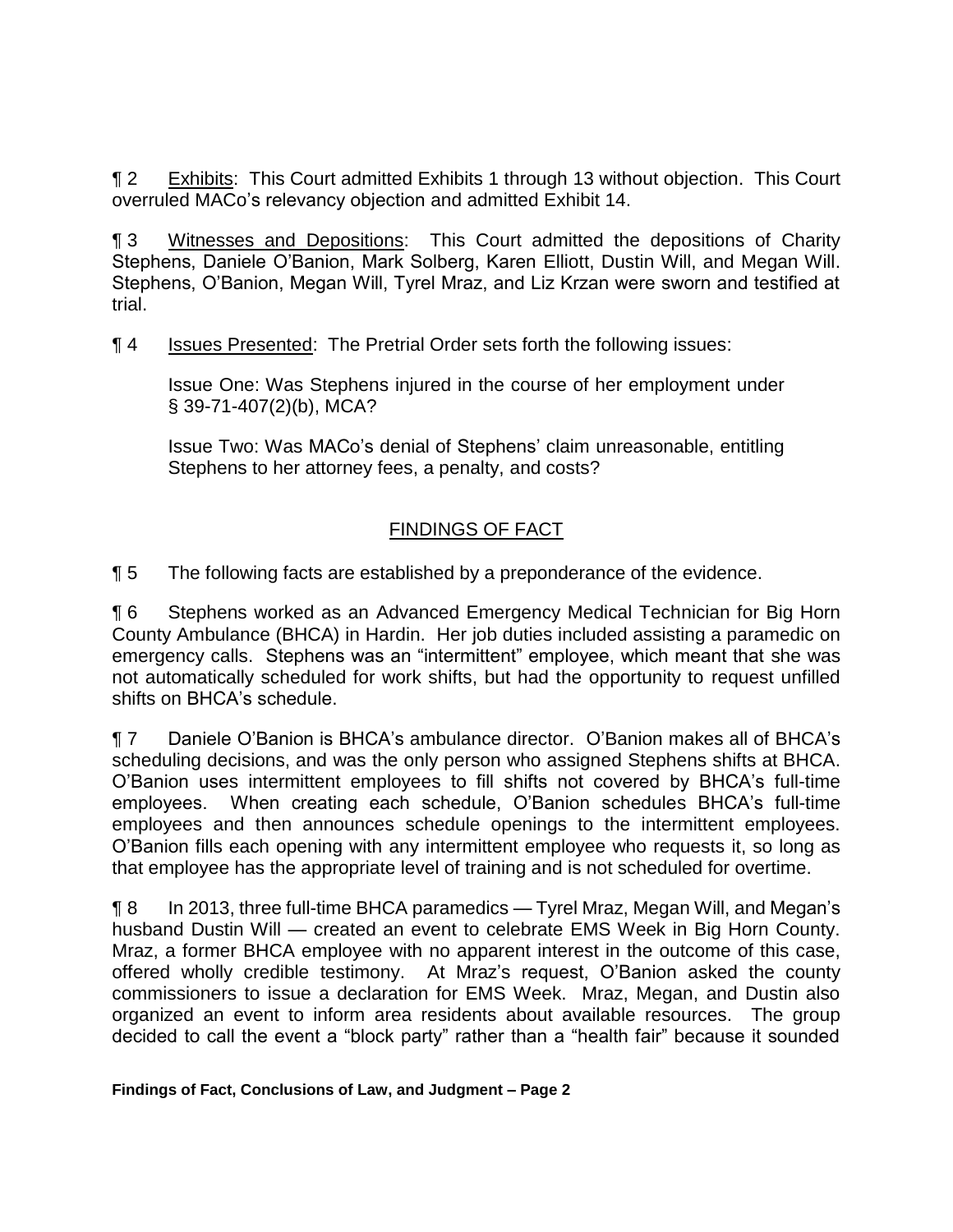more appealing. O'Banion authorized the use of the BHCA ambulances and other BHCA equipment for the block party.

¶ 9 For the 2013 block party, Mraz invited other local organizations to participate. He signed a letter he sent to the organizations that expressed interest in participating as "Tyrel Mraz, Paramedic, Special Event Coordinator, Big Horn County Ambulance." Mraz also created a promotional flyer, calling the event the "Big Horn County EMS Block Party and Health Fair." Mraz used the BHCA station address as contact information on the materials, and he printed the letter and flyers at the BHCA station with O'Banion's knowledge. O'Banion proofread the materials before Mraz distributed them, and did not object to referring to the "block party" as being put on by BHCA. BHCA paid for the postage to mail the letter to the other entities.

¶ 10 Mraz asked the BHCA medical director to promote the event at a BHCA meeting and to request that BHCA employees attend in uniform. The 2013 event occurred on May 19, 2013. Mraz left BHCA later that year.

¶ 11 In 2014, Dustin and Megan decided to organize another event during EMS Week. Karen Elliott, a full-time BHCA paramedic, stated that Megan and Dustin "spearhead[ed]" the group, and Elliott and another BHCA employee helped organize the event.

¶ 12 Neither Big Horn County nor BHCA provided any funding for the 2014 event. Dustin and Megan personally funded the event, including a \$750 rental fee for an inflatable obstacle course. Unlike Mraz in 2013, Megan created and printed flyers for the 2014 event at her home.

¶ 13 Other than the ambulance crew on duty that day, BHCA did not require its employees to attend the event. However, the event organizers and O'Banion counted on some BHCA employees volunteering to work at the block party because O'Banion had agreed to the use of some BHCA resources, including an EKG machine, at the event. Megan created a volunteer sign-up sheet and posted it on a bulletin board at BHCA. The sign-up sheet was labeled "EMS Week 2014" and said, in part, "Our EMS Fair will be on Sunday May 18<sup>th</sup>," followed by numbered lines where BHCA employees could sign up to help with the event. Megan, Dustin, and O'Banion frequently reminded the BHCA employees to sign up to volunteer and O'Banion encouraged employee participation in the event.

¶ 14 Stephens learned about the 2014 EMS Week Block Party several months before the event. Stephens knew that BHCA employees would run BHCA booths at the event and she believed that O'Banion expected her to volunteer. The sign-up sheet reinforced Stephens' impression that the block party was a BHCA event because the sheet said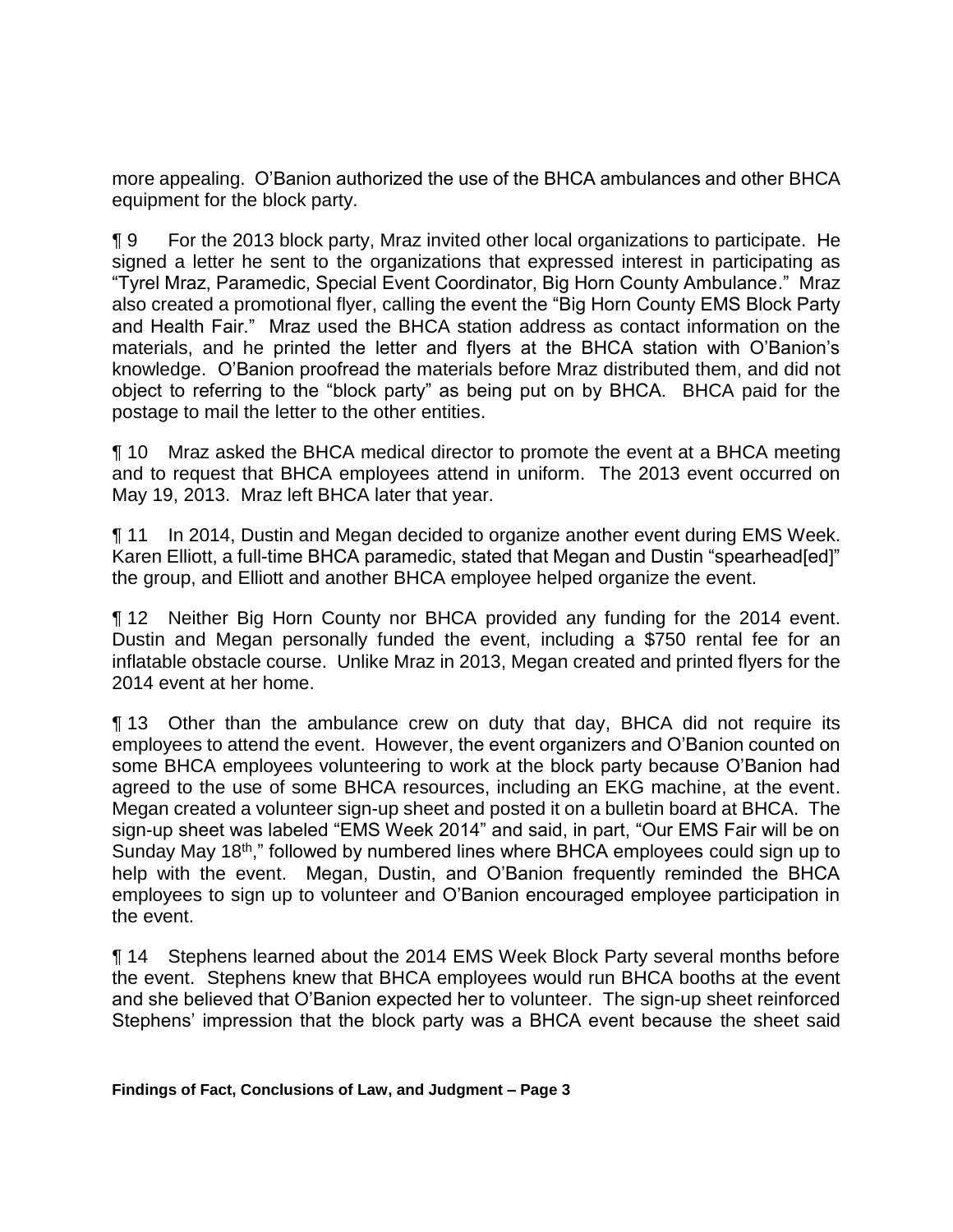"Our EMS Fair . . ." and it was posted on the bulletin board at the BHCA station where job-related sign-up sheets, such as for training classes, are posted.

¶ 15 On May 9, 2014, O'Banion sent an e-mail from the account he used for communications about the BHCA employee schedule. Megan had written the message and asked O'Banion to forward it to seek additional volunteers for the event. The e-mail said:

I was asked to forward this to all:

Greetings All (Present, Past and Future Employees)

As most of you are aware, EMS week is next week. We are having our Annual Block Party on May  $18<sup>th</sup>$  from 10 to 4 at the Hardin High School Commons Area. We have had a great response from the vendors that will be attending. We have several family activities planned. We opted out of the dunk tank this year and decided to do a 75 foot long inflatable obstacle course instead. A little friendly competition amongst the employees should prove to be FUN, your participation would be greatly appreciated! We will be having a bounce house, concessions, balloon animals, blood drive and much more. Please feel free to bring your family and friends. Many of the activities are free and we encourage you to please spread the word.

Thanks to those of you who have already volunteered your time and help. There are several of you who signed up on the list at the station…..I still need your help! There are multiple activities that will need to be manned by our employees. Please be at the Commons area at 0900 so we can make sure that all of the activities are covered.

We will be setting up in the Commons Area on the  $17<sup>th</sup>$ . If anyone would like to help, please text Dustin or myself.

It would be nice if everyone would wear Class A uniforms, it never hurts to make a good impression. It is a good opportunity for us to make a showing in the community.

## Employee Appreciation BBQ

There will be a BBQ for employees and their families following the Block Party at 6 p.m. at the Will Residence. Bring a side dish, dessert or drinks. Burgers and hot dogs will be provided. Class A uniforms are NOT required. . . .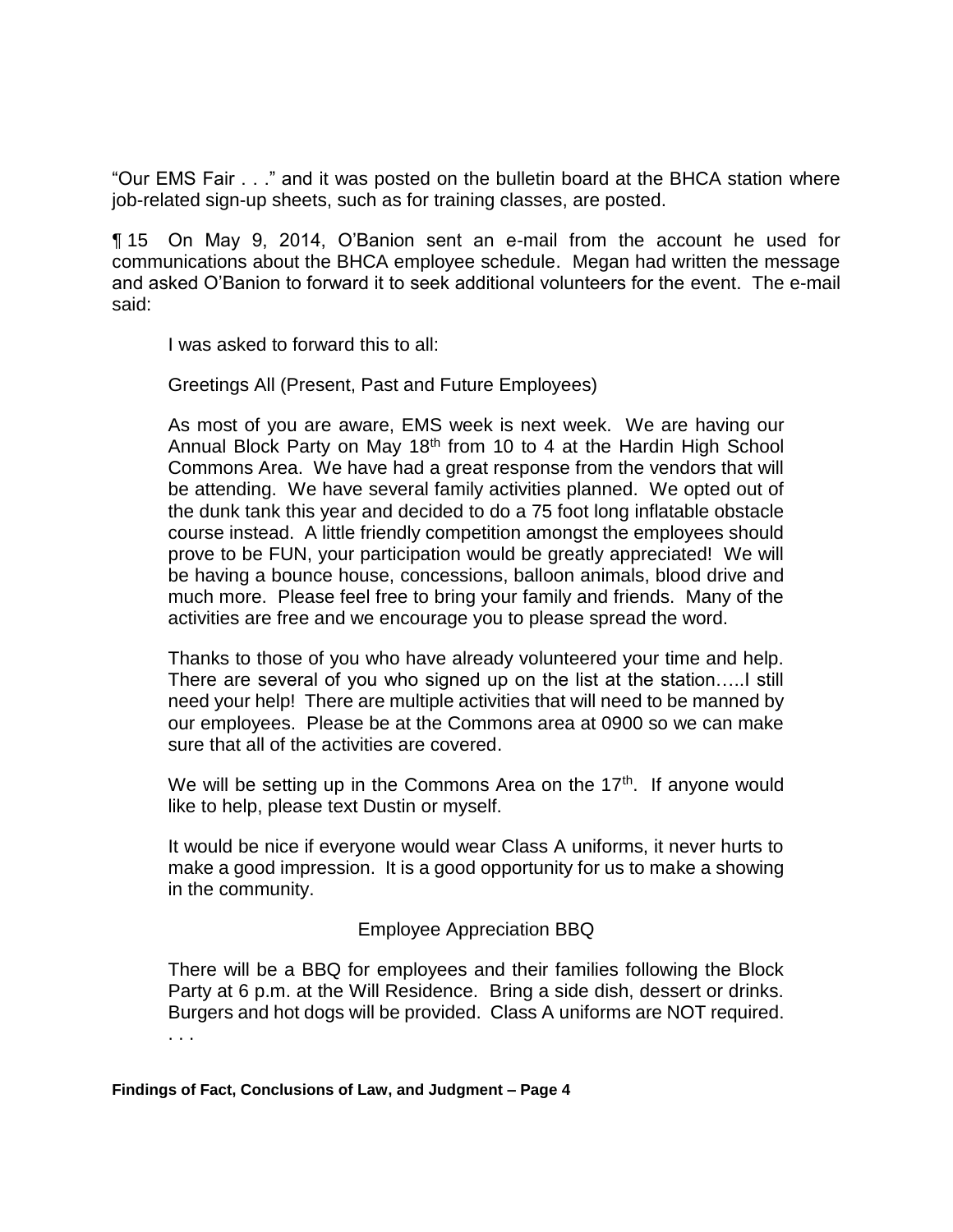We hope to see you all there.

Megan

. . . .

¶ 16 When Stephens received the e-mail, she believed that when the message stated "We are having our Annual Block Party," "We" and "our" referred to BHCA. Since the message stated that participation in the obstacle course competition would be "greatly appreciated," she understood this was a request that she participate in the obstacle course competition. Since the message said, "multiple activities that will need to be manned by our employees," she believed that BHCA employees were expected to attend and work at the event. The e-mail also led Stephens to believe she was required to wear her BHCA uniform at the block party.

¶ 17 On May 12, 2014, Dustin posted a message on his Facebook page:

Hey everyone I am posting to remind everyone our Big Horn County EMS Health Fair is this Sunday at the Hardin High School Commons. It is from 10 – 4. Make sure I [sic] you are near to stop in and see us.

The next day, Dustin posted the following message on Facebook:

Good morning all. By the end of the week you will know that our EMS Health Fair is going to be this Sunday at the Hardin High School Commons. There is going to be fun for all ages. Help Flight will be landing around 11 am for an exciting tour or the Helicopter and meet and greet with the Crew. Rumor has it Tom Matthews will be the flight medic for the day. Stop by and say hello to one of our former critical care medics. Oh did I mention there is going to be a bounce house and much more.

¶ 18 Dustin and Megan thought of the idea to have the obstacle course competition for BHCA employees which Megan publicized in the e-mail. They offered a \$50 Olive Garden gift card, donated by O'Banion, to the BHCA employee who completed the course with the fastest time. O'Banion purchased the gift card with his own funds and donated it to the event. Several individuals and organizations had donated gift cards and it was coincidental that Dustin and Megan chose O'Banion's donation for the obstacle course winner. At the block party, anyone could run the obstacle course for a fee, but BHCA employees ran the course for free. The fact that BHCA employees were invited, and in fact encouraged, to run the obstacle course for free while the public paid a fee to run the course further supported Stephens' impression that BHCA put on the event.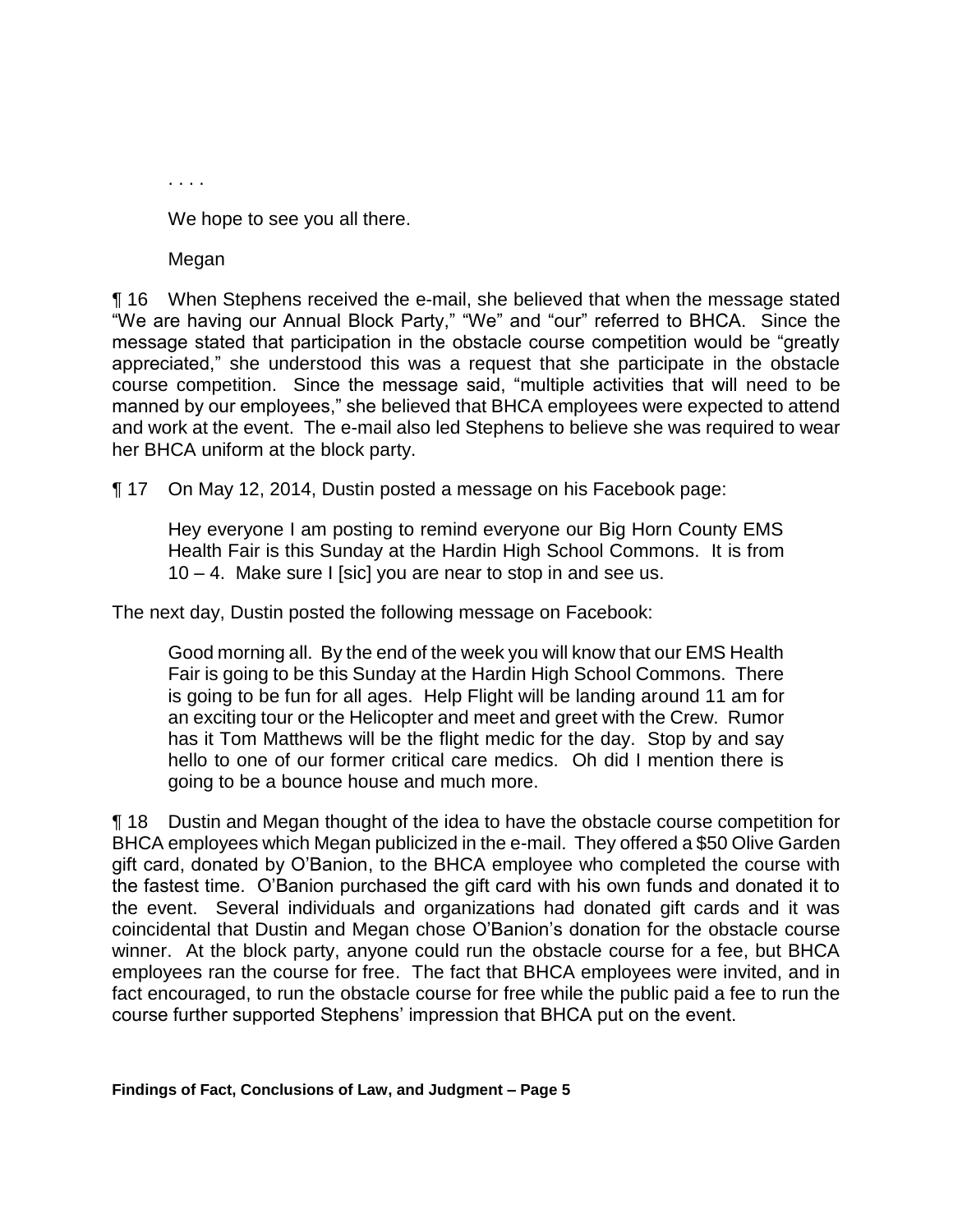¶ 19 On the morning of May 18, 2014, Stephens texted Megan and asked if she was required to wear her Class A uniform. Megan responded that the uniform was required.

¶ 20 Stephens drove from Red Lodge, arriving at the block party at approximately 10:00 or 10:30 a.m. The event was already in progress. Stephens approached Megan and asked what she should do. Megan directed Stephens to blow up balloons, and later directed Stephens to work at the food booth. Stephens worked at the food booth for several hours.

¶ 21 Approximately 40 organizations participated in the block party. O'Banion had the BHCA ambulance and crew attend the event while on duty, coming and going as they responded to emergency calls throughout the day. O'Banion and full-time paramedic Mark Solberg were part of that ambulance crew, and both received their usual wages that day. BHCA's participation in the event also included performing an "extrication demonstration" in which Solberg and two other BHCA employees demonstrated how they extricate people from vehicles after accidents, and 12-lead EKG testing. These BHCA contributions, authorized by O'Banion, required the participation of BHCA employees.

¶ 22 Although most of the BHCA employees who had put their names on the sign-up sheet attended, Megan noted that at least three did not. Although she expected the employees who signed up to volunteer to honor their commitment, Megan did not tell O'Banion which employees failed to attend. Dustin testified that the only consequence to BHCA employees who did not volunteer was that Megan and he were disappointed in them.

¶ 23 At approximately 3:50 p.m., Stephens and Elliott ran the obstacle course together. Near the end of the course, Stephens struck her head against Elliott's back and suffered an injury. The emergency department at Big Horn Hospital Association evaluated Stephens afterward. Stephens exhibited neurologic symptoms and she was transported to a larger facility for further evaluation.

¶ 24 On May 21, 2014, Stephens filled out a First Report of Injury or Occupational Disease (FROI) in which she described the accident as follows:

We were challenged by our boss to compete on an inflatable obstacle course & the person w/ the best time wo[u]ld receive a gift card. I was racing another employee up a ladder & she went over the top first & down the slide on the other side. I lost my footing and came down the slide head first &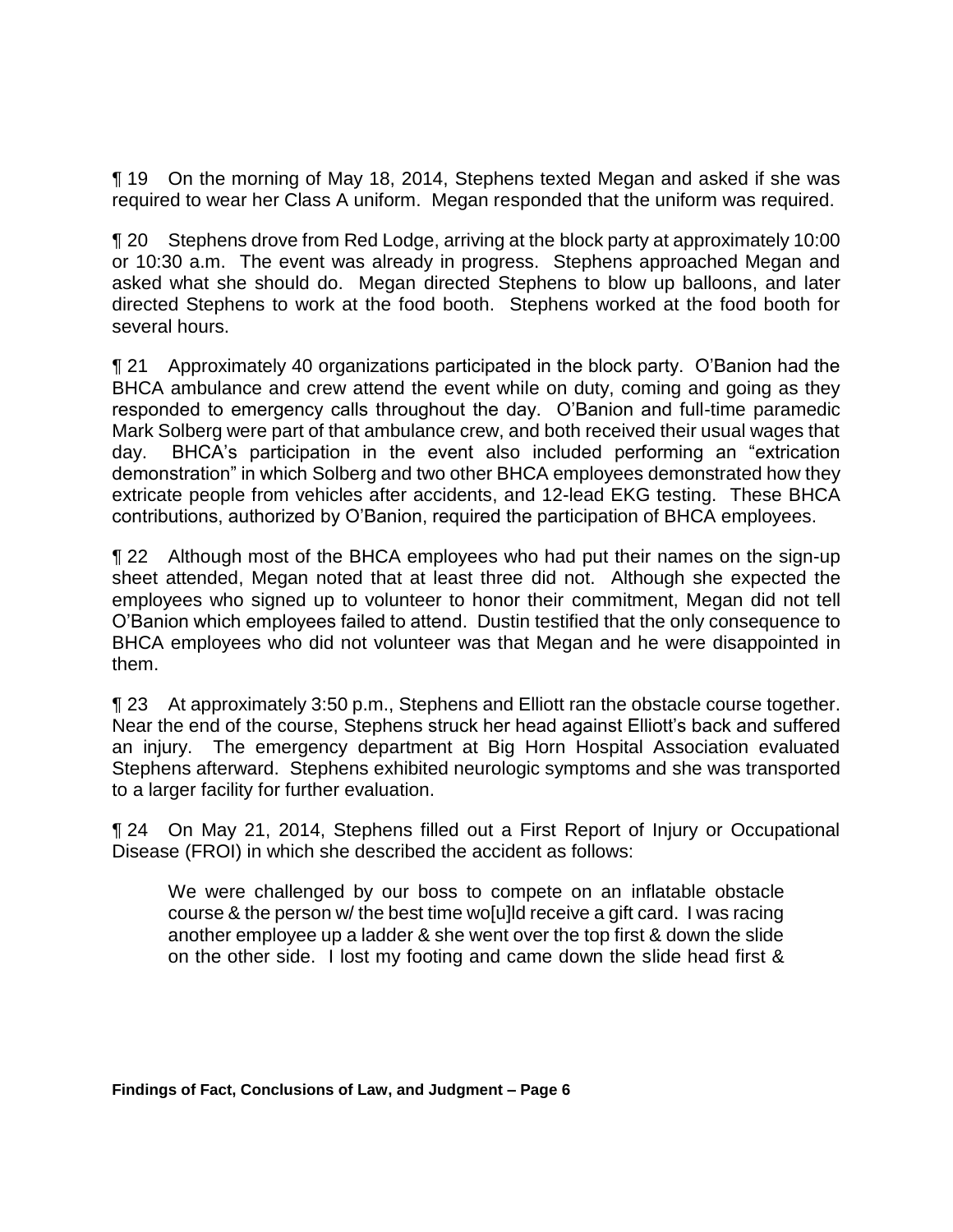slammed my head into the small of her back. My neck made a snapping sound & then 2 more until the rest of my body stopped and  $1 \ldots 1$ 

# Resolution of Main Factual Disputes

¶ 25 The parties have two main factual disputes; the first is whether the block party was a BHCA event. Relying on the testimony of Dustin, Megan, and O'Banion, MACo argues that the block party was put on by the organizers, without BHCA's imprimatur. However, Dustin's and Megan's attempt to distance BHCA from the event was unconvincing. Although the 2014 block party occurred largely through Megan's efforts and leadership, the event was advertised as the "Big Horn County EMS Block Party and Health Fair" in 2013, and no evidence suggested that this changed for the 2014 event. Megan and Dustin publicized the 2014 event as a BHCA event. While Megan testified that her use of the phrase "our employees" in her e-mail message was "being misconstrued," and Dustin testified that when he referred to the event as "our Big Horn County EMS Health Fair" and to Tom Matthews as "our former critical care medic[]," he did not intend to imply that Big Horn County was involved in the block party in an official capacity, these claims defy common sense. Megan and Dustin had no employees, and no one reading their messages could be expected to infer that the block party was not a BHCA event.

¶ 26 O'Banion's attempt to distance BHCA from the event was likewise unconvincing. At first, O'Banion claimed that he was unaware of the block party until one month beforehand, and he claimed that he did not recall seeing the sign-up sheet on the BHCA bulletin board. However, when confronted with evidence such as his knowledge of the 2013 event, the use of the BHCA name in connection with the event, and his authorization for the use of BHCA resources at the 2014 event, O'Banion was forced to admit knowledge of the event, his employees' involvement with organizing the event, and the use of the name "Big Horn County Ambulance" in connection with the event. Thus, this Court does not believe that he remained unaware of the sign-up sheet or of the event's very existence until a month beforehand.

¶ 27 O'Banion also maintained that he did nothing to encourage BHCA employees to attend the event because he did not care if they did so or not. However, his testimony was contradicted by other witnesses, and because of his demeanor and evasiveness at trial, this Court is convinced that he encouraged employees to attend. O'Banion also claimed that Megan was not a supervisor and had no authority to organize an event on behalf of BHCA. However, he allowed Megan and the other employees who planned and organized the block party to promote it as a BHCA event. Despite his knowledge that the

<sup>1</sup> Although Stephens' accident description appears to continue elsewhere — her sentence ends abruptly and she handwrote an arrow symbol pointing to the edge of the page — the parties introduced only the first page of the FROI into evidence.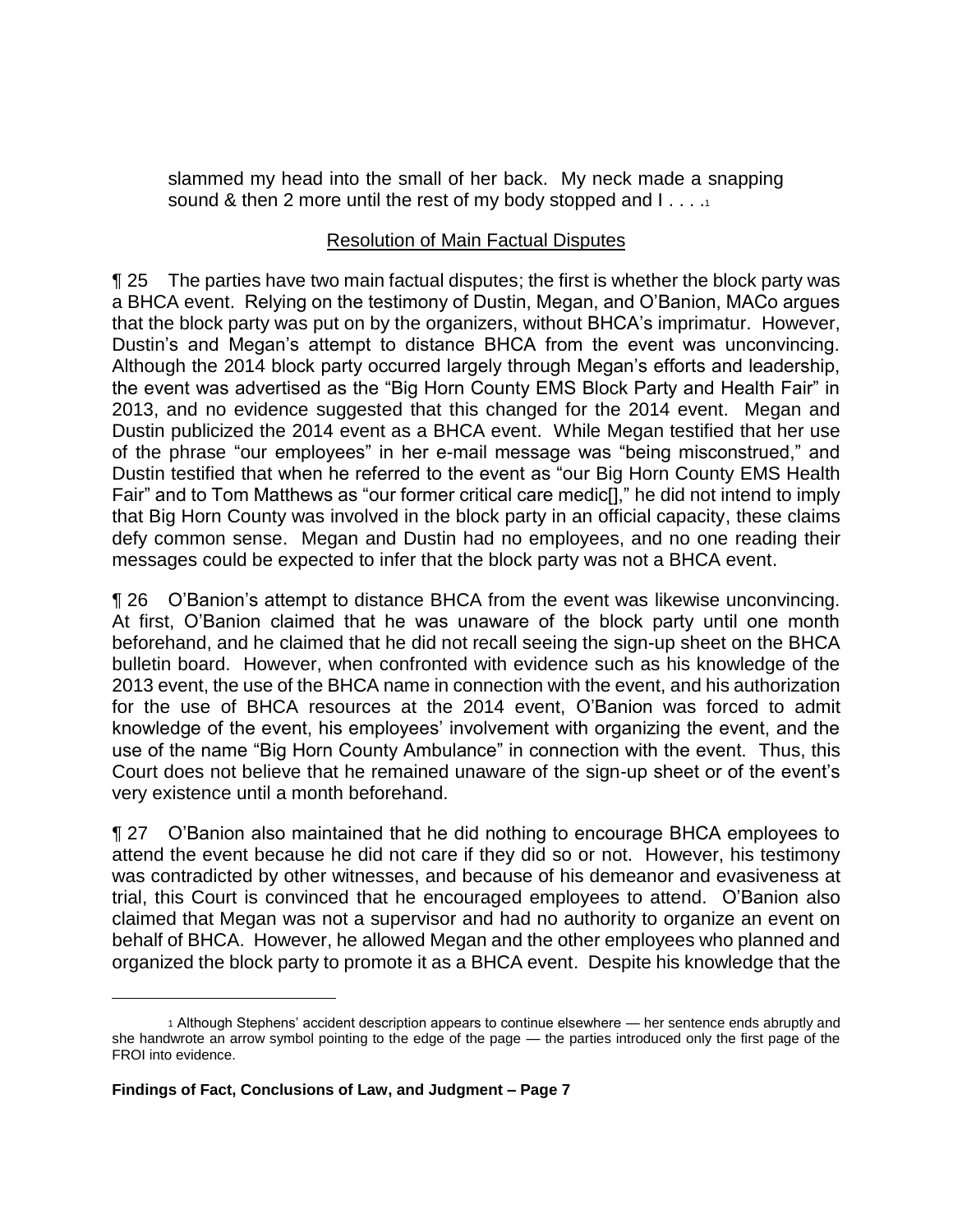event was being promoted as a BHCA event to the public and to BHCA's employees, O'Banion did nothing to dispel the notion that BHCA was putting on the event or to stop the organizers from promoting it as such. He also agreed to send the e-mail Megan had drafted, which was addressed to "Present, Past and Future Employees," and stated, *inter alia*, "There are multiple activities that will need to be manned by our employees." The email also asked BHCA employees to wear their uniforms. O'Banion also allowed Megan to assign duties to the participating employees at the block party. Under these facts, O'Banion's claim that the event was not a BHCA event is, at best, revisionist history.

¶ 28 The sign-up sheet's presence on the BHCA bulletin board, the e-mail message and Facebook postings which referred to "our" event, "our" employees, the need for "our" employees to man the BHCA activities, and the request that BHCA employees wear their BHCA uniforms, led to Stephens' understandable belief that the block party was a BHCA event and she, as a BHCA employee, was expected to volunteer. Stephens credibly testified that she believed attending the 2014 EMS Block Party would make her look like a team player and could help her obtain more work shifts, while refusing to participate might hurt her opportunity to obtain work shifts at BHCA. This Court therefore finds that the block party was a BHCA event and that BHCA asked its employees to attend and volunteer.

¶ 29 The parties' second main factual dispute is whether O'Banion directed Stephens to run the obstacle course. At her deposition, Stephens testified that O'Banion approached her at the food booth around 3:15 p.m., informed her that she and Elliott were the only BHCA employees who had not participated in the obstacle course challenge, and directed them to participate. Stephens testified that Elliott and Megan were present when O'Banion made these statements. Stephens testified that O'Banion "did single us out. . . . [Elliott] and I were the last two left. And [O'Banion] said it's you and [Elliott]." On multiple occasions during her deposition, Stephens testified that the conversation occurred at approximately 3:15 or 3:20 p.m. Stephens explained that the event was ending at 4:00, and that "the turnout had slowed way down." She testified that she and Elliot ran the obstacle course shortly after O'Banion challenged them to run through it. It is undisputed that her injury occurred at approximately 3:50 p.m.

¶ 30 However, Stephens' claim that O'Banion directed her and Elliot to run the obstacle course is inconsistent with a Facebook post she made the day after her injury. On May 19, 2014, Stephens posted a message on Facebook which read in part:

Yesterday we kicked off EMS week at Big Horn County Ambulance by having a family fun day open to the community. We had rented a 75 foot long inflatable obstacle course for children to enjoy but then there was a challenge made amongst the employees whoever could complete it and scored the best time got a \$50 gift card to olive garden. *[Elliott] and I*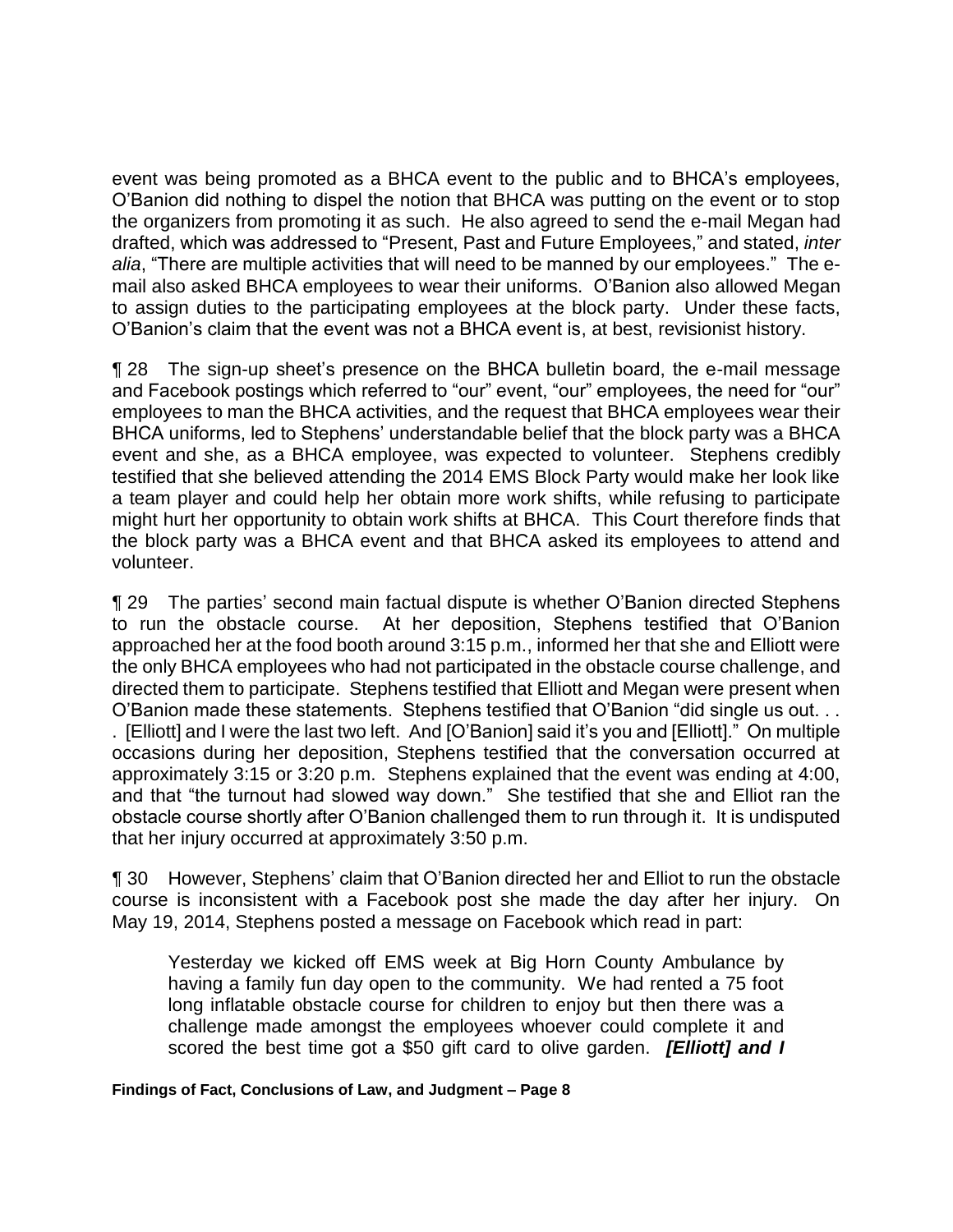*decide***[***d***]** *to compete against each other* and we ran through the obstacle course and at the very end you climb up the steep ladder and drop down the slide. [Elliott] had gotten to the bottom first and I came over and down that slide head first directly plowing into the small of her back with the top of my head.…[T]here was a loud crack and as my body came to a rest there were two more cracks and I passed out.<sub>2</sub>

¶ 31 Elliott refuted Stephens' testimony that O'Banion instructed them to complete the obstacle course. Elliott testified:

[Stephens] and I were taking a turn at the food station . . . and there was a lull . . . . And she said, I bet we could go race each other now because it's pretty quiet. It was [Stephens] who challenged me to the race.

According to Elliott, O'Banion was not present when Stephens challenged Elliott to race. After Stephens challenged Elliott, Elliott found Megan and another worker to relieve them of their duties at the food booth and Elliott and Stephens went to the obstacle course.

¶ 32 Megan also refuted Stephens' testimony. Megan recalled that Stephens decided to participate in the obstacle course challenge after Megan informed her that they were awarding a gift card to the BHCA employee with the fastest time.

¶ 33 O'Banion denied directing Stephens to run the obstacle course. He testified that he spoke with Stephens around 11:00 a.m. or noon when they exchanged pleasantries. However, he did not discuss any event activities with Stephens and he was not present at the time of her injury because he had left with the ambulance for an emergency call. According to the ambulance's log, O'Banion participated in the transport of a patient from 2:21 p.m. until 4:58 p.m.

¶ 34 This Court does not believe Stephens' testimony that O'Banion directed her to run the obstacle course. When confronted with the ambulance log during cross-examination at trial, Stephens conceded that she could not have spoken with O'Banion at 3:15 or 3:20 p.m. because the ambulance log proves that he was caring for a patient from 2:21 p.m. until 4:58 p.m. She then offered that she guessed at the time their alleged conversation occurred. Stephens contended that although she had stated on multiple occasions that the conversation with O'Banion took place between 3:15 and 3:20 p.m., she now believed the conversation must have happened earlier in the day.

¶ 35 However, the substance of the alleged conversation — specifically that she and Elliott were the only BHCA employees who had not yet participated in the obstacle course

 $\overline{a}$ 

<sup>2</sup> Emphasis added.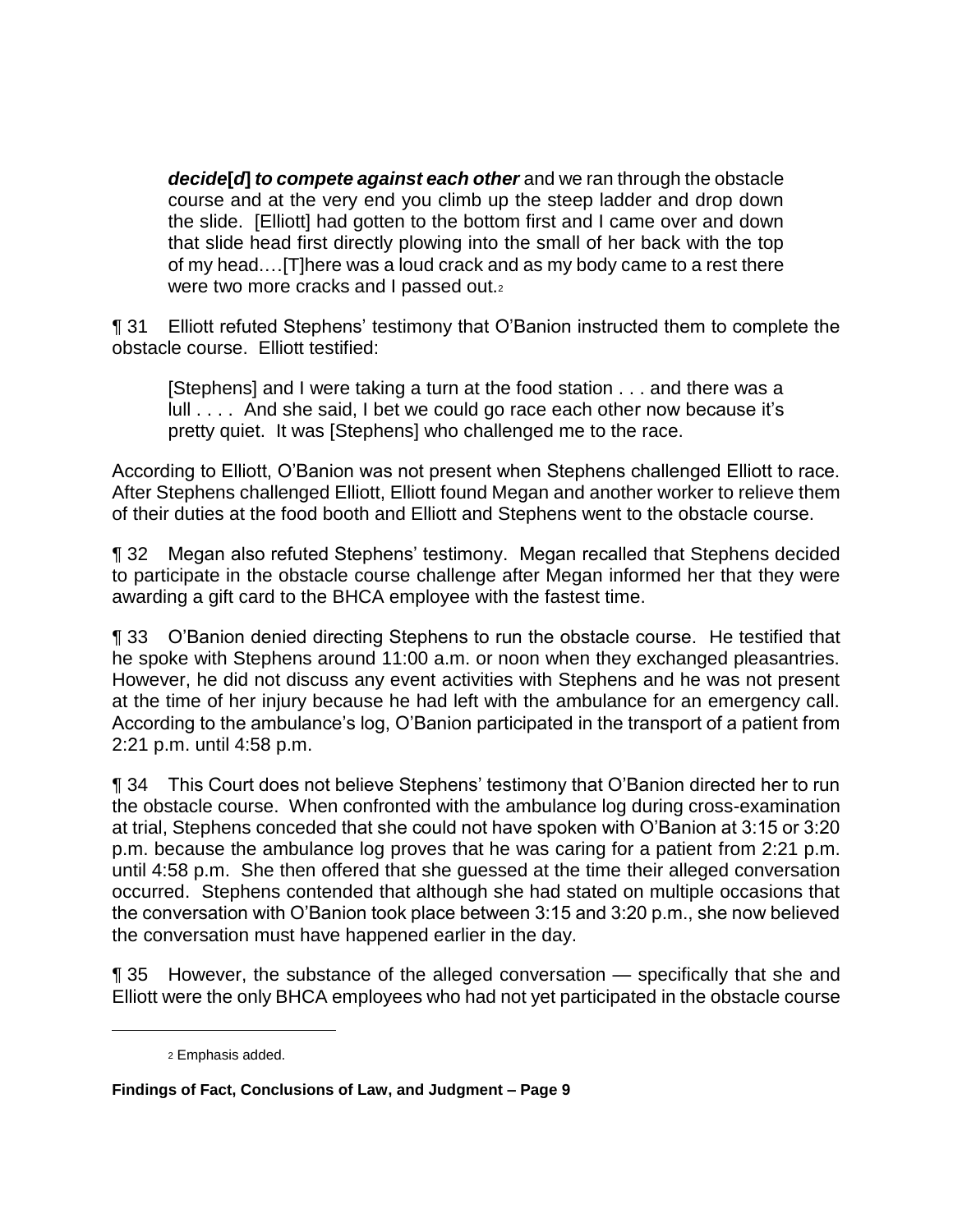challenge — would not have been true earlier in the day. In addition, none of the alleged witnesses to Stephens' conversation with O'Banion support Stephens' version of events, and Stephens' contemporaneous Facebook message, which correlates with Elliott's testimony, made no mention of O'Banion directing her to run the course. The Facebook message is more credible than Stephens' later claims that O'Banion directed her to complete the obstacle course. Although Stephens alleges that her Facebook message was inaccurate because she was hospitalized with a head injury when she wrote it, this allegation is undermined by the accuracy and detail of the rest of the message. Because this Court finds Stephens' testimony regarding her conversation with O'Banion incredible, it further finds that O'Banion did not direct Stephens to run the obstacle course.

## CONCLUSIONS OF LAW

¶ 36 This case is governed by the 2013 version of the Workers' Compensation Act (WCA) since that was the law in effect at the time of Stephens' accident.<sup>3</sup>

¶ 37 An injured worker bears the burden of proving by a preponderance of the evidence that she is entitled to the benefits she seeks.<sup>4</sup>

## **Issue One: Was Stephens injured in the course of her employment under § 39-71-407(2)(b), MCA?**

¶ 38 Section 39-71-407(2)(b), MCA, which the Legislature enacted in 2011, states:

(2) An injury does not arise out of and in the course of employment when the employee is:

(b) engaged in a social or recreational activity, regardless of whether the employer pays for any portion of the activity. The exclusion from coverage of this subsection (2)(b) does not apply to an employee who, at the time of injury, is on paid time while participating in a social or recreational activity or whose presence at the activity is required or requested by the employer. For the purposes of this subsection (2)(b), "requested" means the employer asked the employee to assume duties for the activity so that the employee's presence is not completely voluntary and optional and the injury occurred in the performance of those duties.

<sup>3</sup> *Ford v. Sentry Cas. Co.,* 2012 MT 156, ¶ 32, 365 Mont. 405, 282 P.3d 687 (citation omitted); § 1-2-201, MCA.

<sup>4</sup> *Dumont v. Wickens Bros. Constr. Co*., 183 Mont. 190, 201, 598 P.2d 1099, 1105-06 (1979) (citations omitted).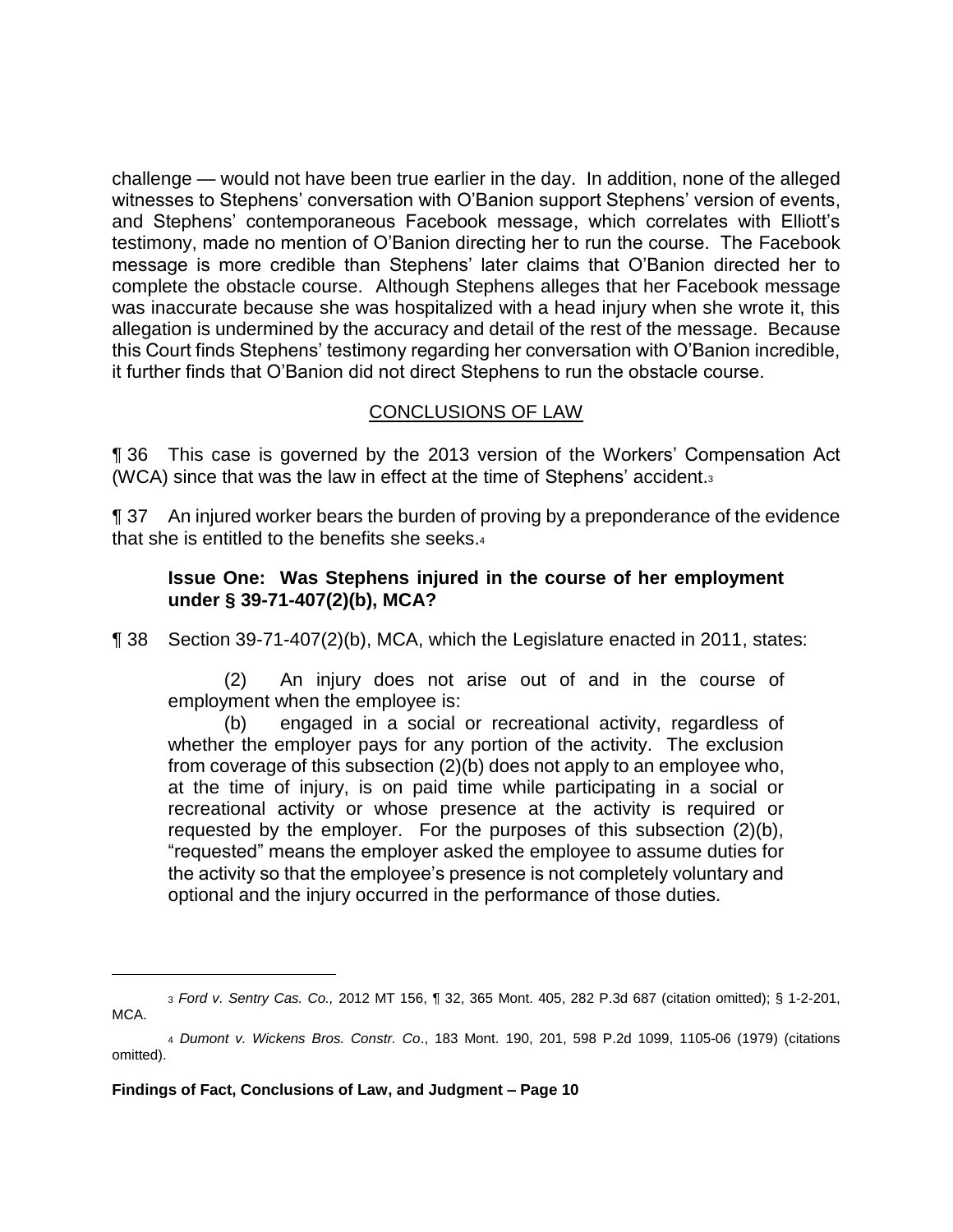¶ 39 Stephens argues she was in the course of her employment because BHCA required her presence at the block party. In the alternative, she argues that she was in the course and scope of her employment because BHCA requested her presence. MACo argues that BHCA neither required nor requested Stephens' presence, but if this Court determines that BHCA requested her presence, Stephens' injury did not occur in the performance of any duties BHCA asked her to assume. This Court agrees with MACo for two reasons.

¶ 40 First, this Court rejects Stephens' argument that she was in the course of her employment on the grounds that BHCA required her to attend the block party. Despite Stephens' claim that the May 9, 2014, e-mail mandated her presence, neither that e-mail, nor any of the other communications in evidence, contain an express directive to attend the event. The communications made it clear that BHCA's employees were only asked to volunteer at the event. Finding nothing to support Stephens' contention that BHCA required her presence, this Court concludes that Stephens was not required to attend the block party.

¶ 41 Second, under the definition of "requested" in § 39-71-407(2)(b), MCA, BHCA did not request Stephens' presence at the block party. Stephens met the first part of the definition of "requested" in § 39-71-407(2)(b), MCA, which is, "the employer asked the employee to assume duties for the activity so that the employee's presence is not completely voluntary and optional . . . ." As set forth in the findings above, BHCA, through O'Banion and the event's organizers, asked employees to volunteer at the block party. Stephens reasonably believed that her attendance, or refusal to attend, the block party could help or hurt her chances of obtaining work shifts and therefore her presence was not completely voluntary and optional. But Stephens' injury did not occur within the course of her employment because she has not met the second part of the definition of "requested" in § 39-71-407(2)(b), MCA, which is, "the injury occurred in the performance of those duties." At the block party, Megan asked Stephens to assume the duties of blowing up balloons and working at the food booth. However, Stephens' injury did not occur while blowing up balloons or working at the food booth; rather, her injury occurred while she voluntarily participated in the obstacle course, having voluntarily relinquished her duties at the food booth in order to do so. Thus, she was not within the course of her employment under the first sentence of  $\S$  39-71-407(2)(b), MCA, because she was engaged in a recreational activity at the time of her injury.

¶ 42 This Court is unpersuaded by Stephens' argument that BHCA asked her to assume a duty at the obstacle course in the May 9, 2014, e-mail where BHCA informed its employees of the family activities offered, including the obstacle course. Although the e-mail touted the obstacle course and stated, "A little friendly competition amongst the employees should prove to be FUN, [and] your participation would be greatly appreciated," this was not a request that Stephens assume a duty at the obstacle course.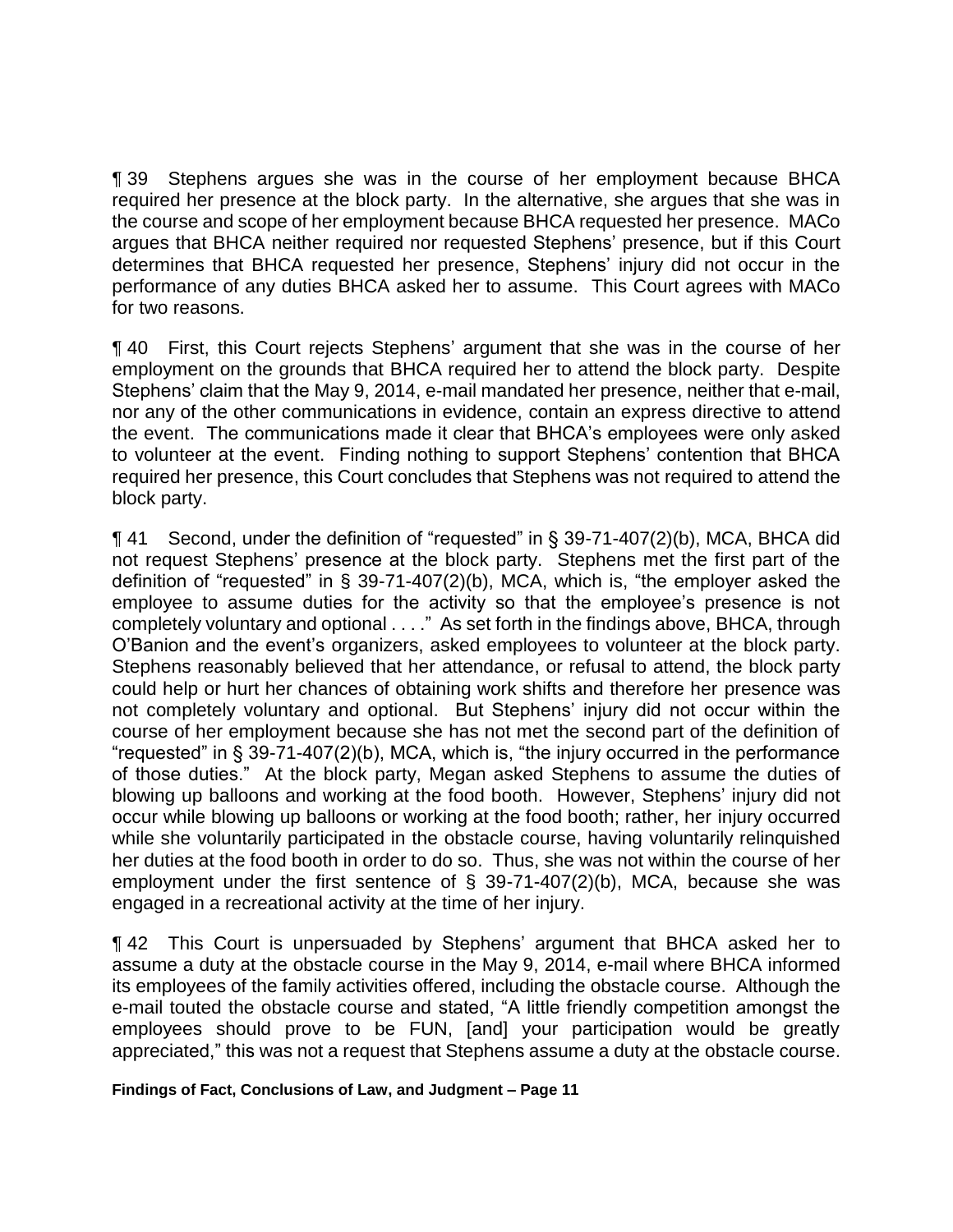Rather, the statement simply promoted one of the "family activities" to be offered at the event. Moreover, Stephens' duties did not include running the obstacle course because BHCA did not ask her to assume any duties related to the obstacle course, such as taking tickets or assisting participants. Likewise, this Court is not persuaded that Stephens' duties were, as she contended, "to attend the event in uniform and participate in the activities listed therein." As set forth in the statute, a compensable injury does not arise in the course of employment when the employee is engaged in a social or recreational activity unless the statutory exception is met. The applicable version of the statute does not focus on an employee's attendance at an activity; rather, it states that if an employee is injured while attending an event at an employer's request, mere attendance, without being required or "requested," is insufficient to render that injury compensable under the WCA.

¶ 43 Stephens also urges this Court to look beyond § 39-71-407(2)(b), MCA, and determine whether she would fall within the course of her employment under the factors set forth in *Courser v. Darby School Dist. No. 1*,<sup>5</sup> as utilized in both *Connery v. Liberty Northwest Ins. Corp.*<sup>6</sup> and *Michalak v. Liberty Northwest Ins. Corp.*7 Stephens argues that if this Court were to apply the *Courser* factors — (1) whether the activity was undertaken at the employer's request; (2) whether employer, either directly or indirectly, compelled the employee's attendance at the activity; (3) whether the employer controlled or participated in the activity; and (4) whether both employer and employee mutually benefitted from the activity $\delta$  — it would conclude that she was within the course of her employment at the time of her injury.

¶ 44 In *Connery*, the Montana Supreme Court held that a ski instructor was within the course of her employment when she suffered an injury while taking a warm-up run prior to giving a ski lesson. Section 39-71-118(2)(a), MCA (1995), which was the law regarding recreational activities in effect at the time of Connery's injury, stated that the terms "employee" and "worker" did not include "a person who is: (a) participating in recreational activity and who at the time is relieved of and is not performing prescribed duties . . . ." The court held that a traditional course and scope of employment analysis under *Courser* was necessary because it needed a way to determine whether the warm-up run was part of Connery's "prescribed duties."9 The court explained that the statute at issue did not define "prescribed duties," and that any attempt to define the term uniformly could not

 $\overline{a}$ 

- <sup>7</sup> 2008 MT 3, 341 Mont. 63, 175 P.3d 893.
- <sup>8</sup> *Courser*, 214 Mont. at 16-17, 692 P.2d at 419.
- <sup>9</sup> *Connery*, 280 Mont. at 119-120, 929 P.2d at 225.

<sup>5</sup> 214 Mont. 13, 692 P.2d 417 (1984).

<sup>6</sup> 280 Mont. 115, 929 P.2d 222 (1996).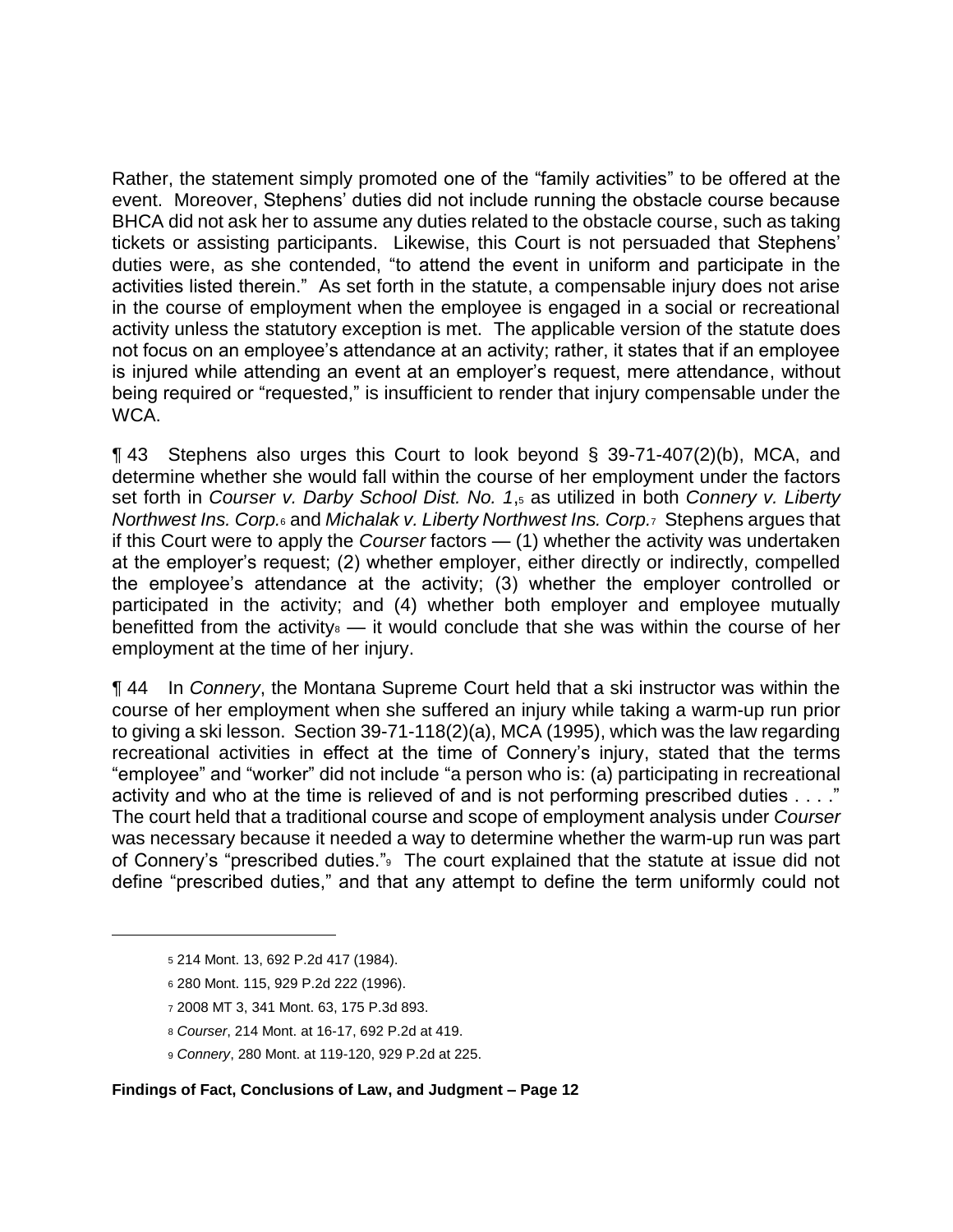"account for all of the potential fact patterns that could arise."<sup>10</sup> The court then determined that the "activity" at issue was Connery's warm-up run, and that she was within the course of her employment under the *Courser* factors, primarily because Connery's employer recommended that its ski instructors take a warm-up run before giving a lesson.11

¶ 45 In *Michalak*, the Montana Supreme Court held that an employee who was injured while riding a wave runner at a company picnic was within the course and scope of his employment.<sup>12</sup> Michalak had attended the picnic at his supervisor's request in order to oversee the operation of the wave runners during the picnic, including providing safety instructions, monitoring the wave runners' fuel and oil levels, instructing attendees on how to ride, and enforcing time limits for riding.13 Michalak suffered an injury while riding a wave runner, which this Court had found was "during the performance of his duties."<sup>14</sup> Relying upon *Connery*, the supreme court used the *Courser* factors to determine whether Michalak was "performing prescribed duties" under § 39-71-118(2)(a), MCA (2005). The court rejected the insurer's argument that the "activity" in which the employee was engaged at the time of the injury was the wave runner ride and held that the "activity" was the company picnic.<sup>15</sup> Applying the *Courser* factors, the court concluded that Michalak was within the course and scope of his employment while at the company picnic and, thus, his injury was compensable.

¶ 46 This Court, however, agrees with MACo that neither *Connery* nor *Michalak* support Stephens' case because the 2011 Legislature repealed the statute on which the supreme court relied in *Connery* and *Michalak* and replaced it with § 39-71-407(2)(b), MCA, which governs this case. "It has long been the law that, when the Legislature amends a statute, [Montana's courts] will presume that it meant to make some change in the existing law."<sup>16</sup> When the 2011 Legislature repealed § 39-71-118(2)(a), MCA, and replaced it with § 39- 71-407(2)(b), MCA, it intended to narrow the law by limiting the time that an employee at social and recreational activities such as company picnics or health fairs is within the course of employment. Under the current statute, employees are not within the course of their employment the entire time they are at a social or recreational activity, even if the employer asked or encouraged them to attend the activity; rather, they are within the course of employment only when they are on "paid time," when the employer requires

 $\overline{a}$ 

<sup>13</sup> *Michalak*, ¶ 8.

<sup>14</sup> *Id*.

<sup>15</sup> *Michalak*, ¶ 18.

<sup>16</sup> *State ex rel. Mazurek v. Dist. Court of Twentieth Judicial Dist*., 2000 MT 266, ¶ 18, 302 Mont. 39, 22 P.3d 166 (citations omitted).

<sup>10</sup> *Id*.

<sup>11</sup> *Connery*, 280 Mont. at 121-22, 929 P.2d at 226.

<sup>12</sup> *Michalak*, ¶ 27.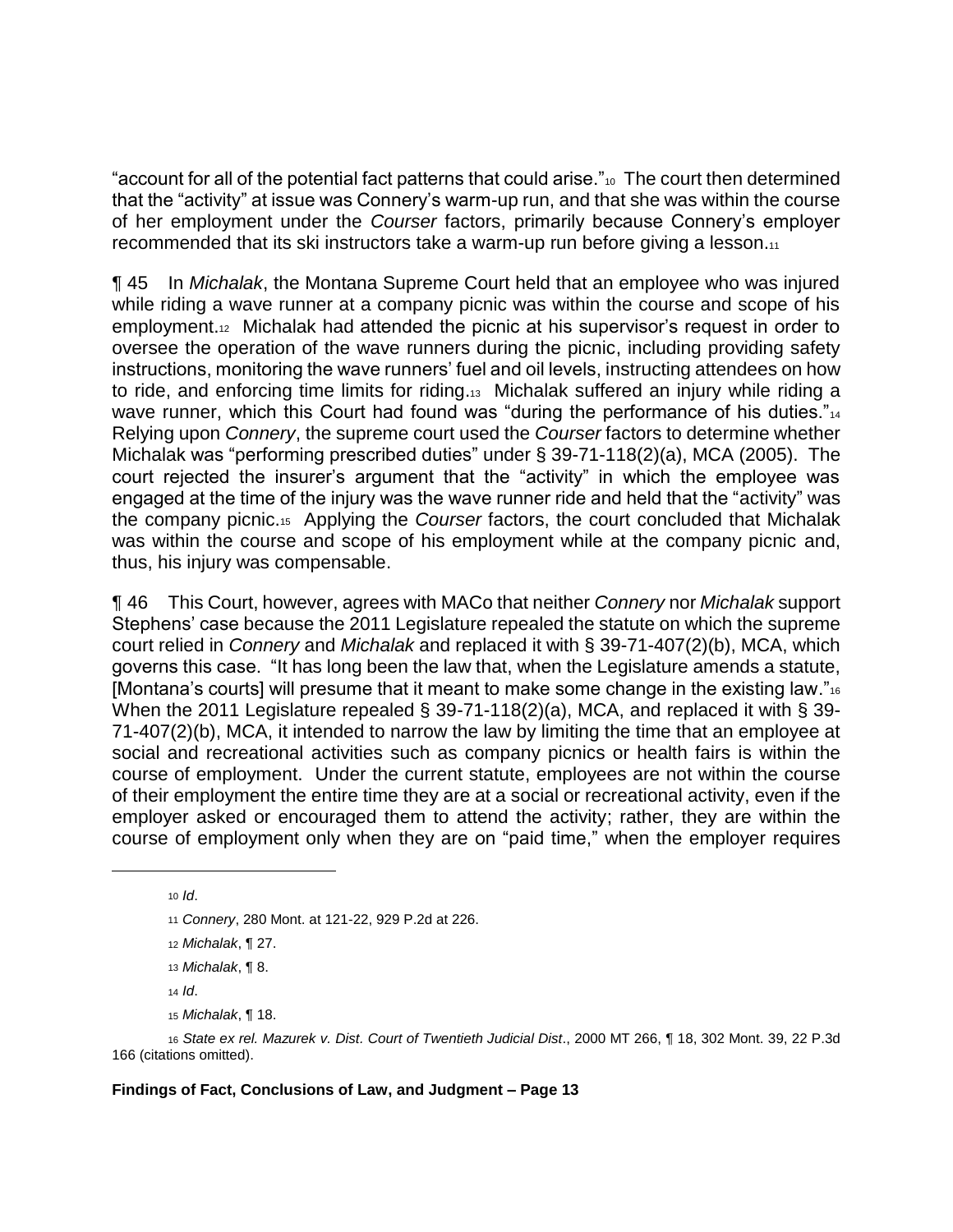their attendance, or when they are performing the duties the employer asked them to assume. As set forth in *Michalak*, under § 39-71-118(2)(a), MCA (1993-2009), the courts utilized the *Courser* factors to determine whether an employee was within the course and scope of employment while attending the activity at issue — in *Michalak*, the company picnic.17 However, under the current statute, the *Courser* test, which focuses on the "activity," is too broad. The inquiry under  $\S 39-71-407(2)(b)$ , MCA, is not whether an injury occurred during the *activity* — in Stephens' case, the block party — but whether the injury occurred within the context of the specific duties the employee was asked to assume at the activity.

¶ 47 Further, Stephens was not within the course of her employment under *Connery* and *Michalak* because those cases are factually distinguishable. Unlike Stephens, who suffered an injury after she voluntarily relinquished her duties at the food booth in order to run the obstacle course, Connery and Michalak suffered injuries while performing duties their respective employers had asked them to assume: in Connery's case, while taking a warm-up ski run prior to teaching a skiing lesson, as encouraged by her employer,<sup>18</sup> and in Michalak's case, while operating a wave runner his employer had asked him to oversee at the company picnic.19 While *Michalak* can be broadly read as holding that Michalak was within the course of his employment the entire time he was at the company picnic, it is evident that the 2011 Legislature did not intend for the law to be that broad.

¶ 48 Since Stephens' injury did not occur while she was blowing up balloons or working at the food booth, it did not occur while she was performing duties BHCA asked her to assume. Therefore, she was not injured in the course of her employment within the meaning of § 39-71-407(2)(b), MCA.

<sup>17</sup> *Michalak*, ¶ 18.

<sup>18</sup> *Connery*, 280 Mont. at 121-22, 929 P.2d at 226.

<sup>19</sup> *Michalak*, ¶ 8.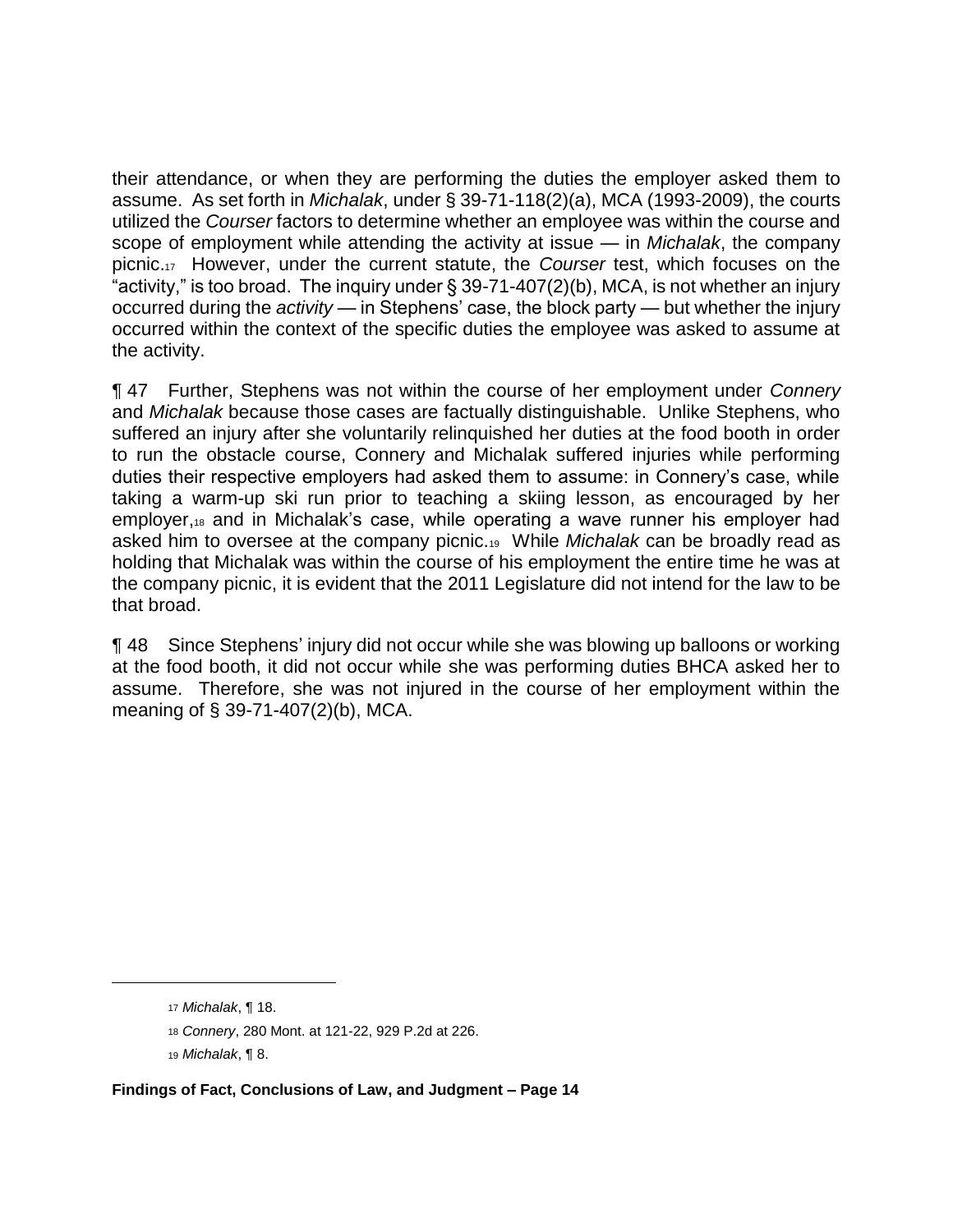#### **Issue Two: Was MACo's denial of Stephens' claim unreasonable, entitling Stephens to her attorney fees, a penalty, and costs?**

¶ 49 Since Stephens is not the prevailing party, she is not entitled to her attorney fees, a penalty, or costs.<sup>20</sup>

# **JUDGMENT**

¶ 50 Stephens was not injured in the course of her employment under § 39-71- 407(2)(b), MCA.

¶ 51 Stephens is not entitled to her attorney fees, a penalty, or costs.

¶ 52 Pursuant to ARM 24.5.348(2), this Judgment is certified as final and, for purposes of appeal, shall be considered as a notice of entry of judgment.

DATED this 2<sup>nd</sup> day of November, 2016.

(SEAL)

/s/ DAVID M. SANDLER JUDGE

<sup>20</sup> §§ 39-71-611, -2907, MCA.

**Findings of Fact, Conclusions of Law, and Judgment – Page 15**